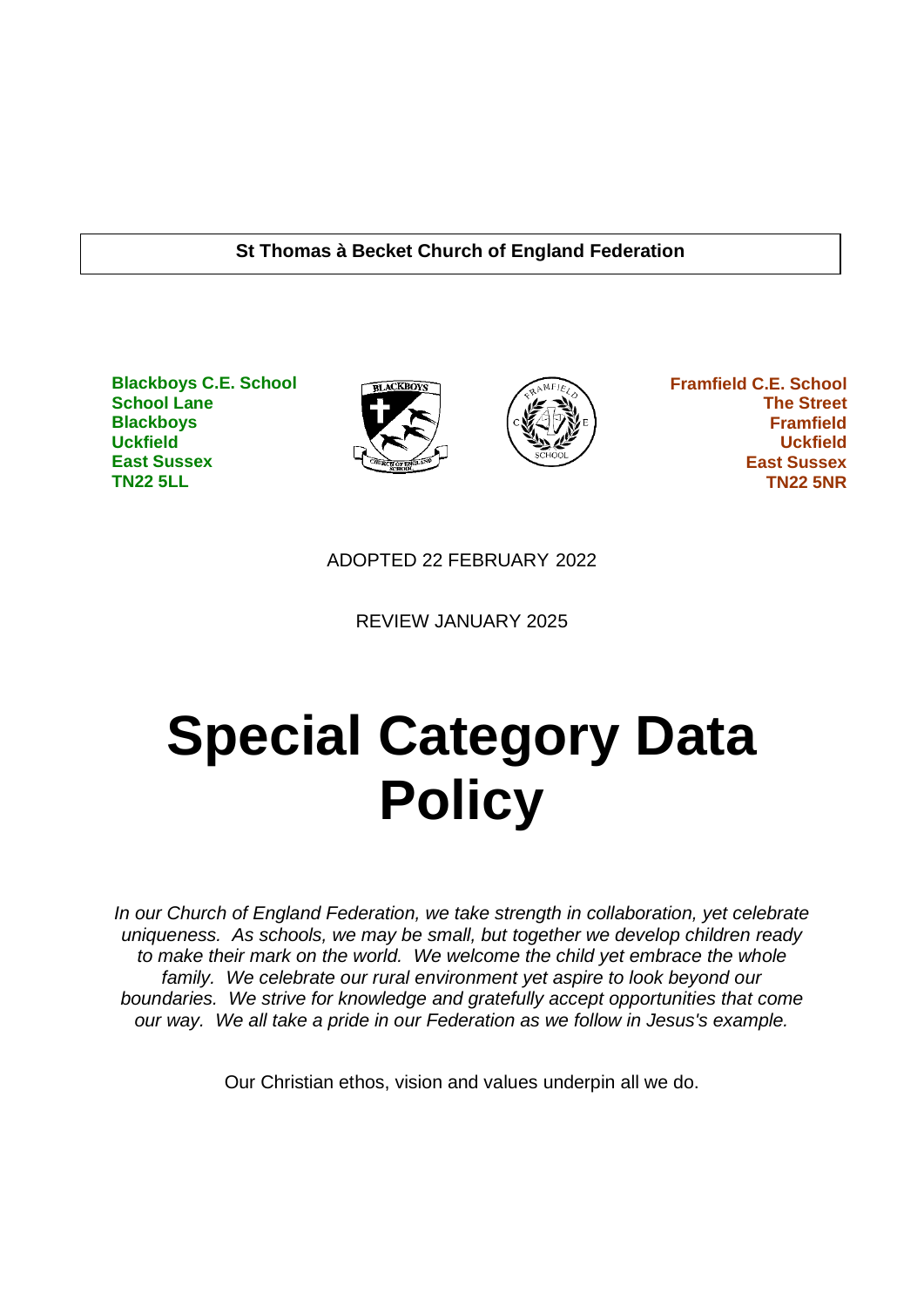#### **Summary**

This policy outlines St Thomas à Becket Church of England Federation (Blackboys CEP School and Framfield CEP School) (which is referred to as the Federation in the rest of this document) obligations under Data Protection Legislation with regard to the processing of Special Category Personal Data. This should be read alongside the Federation's Data Protection and Information Security Policy, and our Privacy Notices.

## **Policy Statement**

The Federation is committed to ensuring that all personal data it processes is managed appropriately and in compliance with the General Data Protection Regulation (GDPR) and the Data Protection Act 2018 (DPA 2018) (collectively referred to as "DP legislation"). The Federation recognises its duties to protect all personal data but in particular Special Category Personal Data as defined under Data Protection legislation i.e. information that may identify an individual's:

- racial or ethnic origin,
- political opinions,
- religious or philosophical beliefs,
- trade union membership,
- health,
- sex life/orientation
- genetic/biometric identifier
- criminal convictions/offences

The Federation will ensure that all Special Category Data is captured, held and used in compliance with this policy. Any proposed new use of Special Category Data will be subject to a Data Protection Impact Assessment.

For all uses of Special Category Data, the processing will be included in the Federation's Record of Processing Activity (ROPA). This will include a description of the lawful basis for processing and confirmation that the appropriate data retention rules are being applied.

Failure to comply with this policy may be subject to disciplinary procedures.

#### **Responsibilities**

The Federation's Headteachers have overall responsibility for ensuring compliance with this policy and with Data Protection Legislation across their school.

The Data Protection Officer (DPO) has responsibility for advising the organisation on data protection matters, and for monitoring compliance with this policy.

All members of staff are responsible for understanding and complying with relevant policies and procedures for processing and protecting Special Category Data.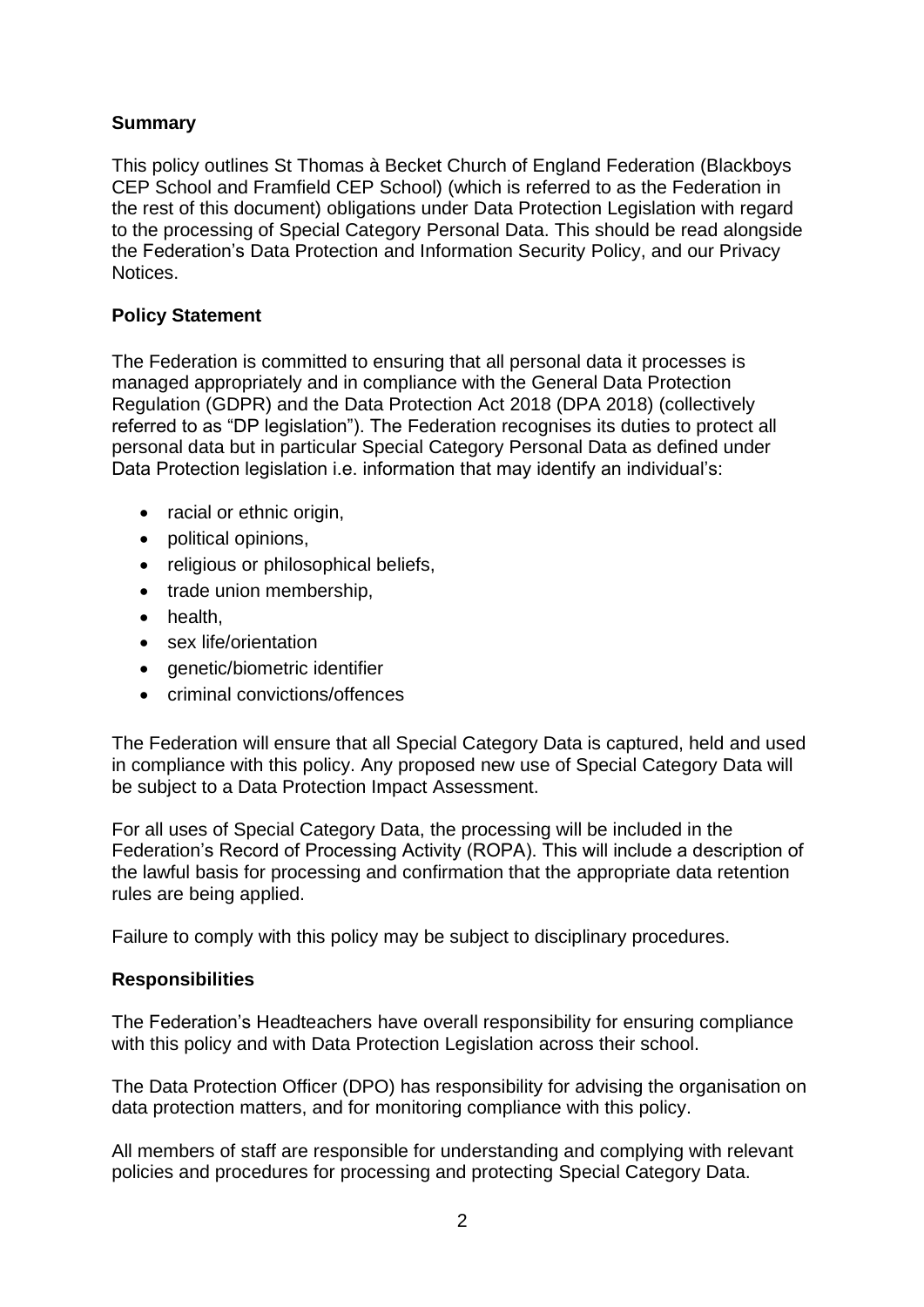## **Related Documents**

- Data Protection and Information Security Policy
- Record of Processing Activity
- Privacy Notices

#### **Compliance with the Principles**

All processing of personal data, including Special Category Data, is subject to the Federation's Data Protection and Information Security Policy and all related procedures for data handling.

Below is a summary of our procedures for compliance with the principles under Article 5 of GDPR.

| <b>Data Protection</b><br><b>Principle</b>                                                                                 | <b>Procedures for securing</b><br>compliance                                                                                                                                                                                                                                                                                                                                                                                                             | <b>Relevant policies/</b><br>procedures                                                                                                                                                                                                                               |
|----------------------------------------------------------------------------------------------------------------------------|----------------------------------------------------------------------------------------------------------------------------------------------------------------------------------------------------------------------------------------------------------------------------------------------------------------------------------------------------------------------------------------------------------------------------------------------------------|-----------------------------------------------------------------------------------------------------------------------------------------------------------------------------------------------------------------------------------------------------------------------|
| Personal data<br>will be processed<br>lawfully, fairly<br>and in a<br>transparent<br>manner                                | All use of Special Category Data<br>will be:<br>Assessed for lawfulness,<br>fairness and transparency<br>as part of Data Protection<br>Impact Assessments (DPIA)<br>described clearly and<br>$\bullet$<br>precisely in Privacy Notices<br>available to data subjects<br>The Federation will ensure that<br>personal data is only processed<br>where a lawful basis applies, (i.e.<br>is subject to clear justification<br>under Article 6 and 9 of GDPR) | Data Protection and<br>$\bullet$<br><b>Information Security</b><br>Policy<br><b>Privacy Notices</b><br>$\bullet$<br><b>ROPA</b><br>$\bullet$<br>DPIA Procedure /<br>$\bullet$<br>Template<br><b>Federation Data</b><br>$\bullet$<br><b>Protection Training</b><br>Log |
|                                                                                                                            | The Federation will only process<br>personal data fairly, and will<br>ensure that data subjects are not<br>misled about the purposes of any<br>processing                                                                                                                                                                                                                                                                                                |                                                                                                                                                                                                                                                                       |
| Personal data<br>will be collected<br>and used for<br>specified, explicit<br>and legitimate<br>purposes and<br>not further | This will be checked within the<br>DPIA process.<br>Members of staff will be trained to<br>ensure that they do not use<br>personal data for purposes other                                                                                                                                                                                                                                                                                               | Data Protection and<br>$\bullet$<br><b>Information Security</b><br>Policy<br><b>Privacy Notices</b><br>$\bullet$<br><b>ROPA</b><br>$\bullet$<br>DPIA Procedure /<br>Template                                                                                          |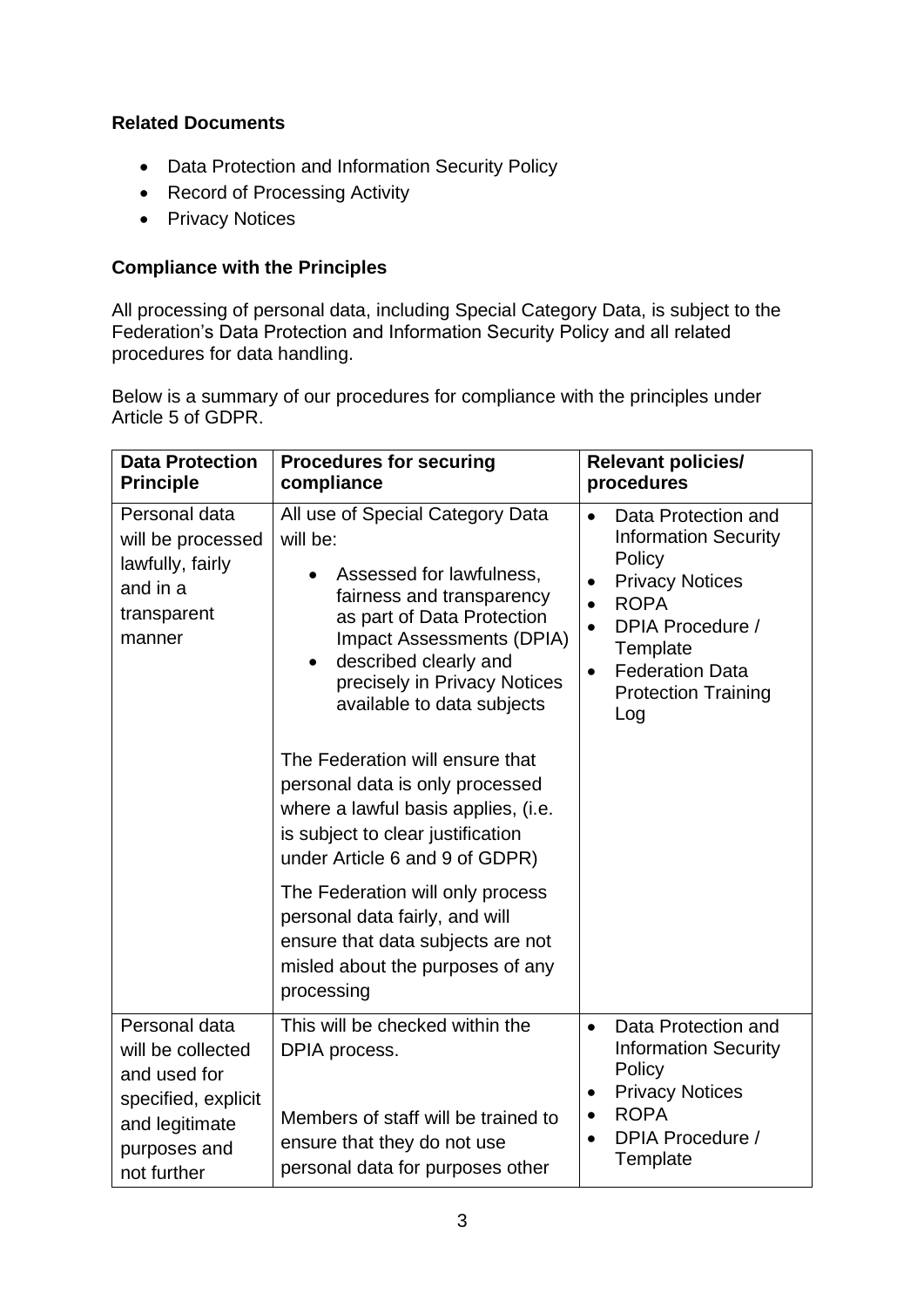| processed in an<br>incompatible way<br>('purpose<br>limitation')                                                                                                                          | than those authorised by the<br>organisation.<br>Members of staff will receive<br>training and document procedures<br>for relevant processes.<br>Data subjects will be informed of<br>the purpose for processing in a<br><b>Privacy Notice</b>                                                                                                                                                                | $\bullet$<br>$\bullet$              | Information<br>governance or Data<br>Protection training for<br>staff members<br><b>Federation Data</b><br><b>Protection Training</b><br>Log                                                                                                 |
|-------------------------------------------------------------------------------------------------------------------------------------------------------------------------------------------|---------------------------------------------------------------------------------------------------------------------------------------------------------------------------------------------------------------------------------------------------------------------------------------------------------------------------------------------------------------------------------------------------------------|-------------------------------------|----------------------------------------------------------------------------------------------------------------------------------------------------------------------------------------------------------------------------------------------|
| Personal data<br>collected and<br>processed will be<br>adequate,<br>relevant and<br>limited to what is<br>necessary for the<br>purpose for<br>processing ( <i>'data</i><br>minimisation') | To adhere to the principle of<br>privacy by design, the Federation<br>only collects and holds data as<br>necessary for their operational<br>requirements or to meet statutory<br>obligations.<br>Members of staff have roles-based<br>access and are trained to record<br>only the minimal necessary<br>personal data for business needs.<br>This will also be checked within<br>the Federation DPIA process. | $\bullet$<br>$\bullet$<br>$\bullet$ | Data Protection and<br><b>Information Security</b><br>Policy<br>DPIA Procedure /<br>Template<br>Information<br>governance or Data<br>Protection training for<br>staff members<br><b>Federation Data</b><br><b>Protection Training</b><br>Log |
| Personal data<br>will be accurate<br>and where<br>required,<br>rectified without<br>delay<br>('accuracy')                                                                                 | The Federation has systems in<br>place to verify the accuracy of the<br>data it holds. These include:<br>annually issued data collection<br>sheets.                                                                                                                                                                                                                                                           | $\bullet$<br>$\bullet$<br>$\bullet$ | Data Protection and<br><b>Information Security</b><br>Policy<br><b>Data Protection</b><br>training for staff<br>members<br><b>Federation Data</b><br><b>Protection Training</b><br>Log                                                       |
| Personal data<br>will not be kept in<br>an identifiable<br>form for longer<br>than necessary<br>('storage                                                                                 | Blackboys CEP School - Mr G<br><b>Sullivan and Framfield CEP</b><br>School - Mrs L Pestell in our<br>schools have responsibility for<br>ensuring that the Retention<br>Schedule is applied to all personal<br>data, and in particular to Special                                                                                                                                                              | $\bullet$<br>$\bullet$              | Data Protection and<br><b>Information Security</b><br>Policy<br><b>Federation Records</b><br><b>Management Policy</b><br>and Retention<br>Schedule                                                                                           |